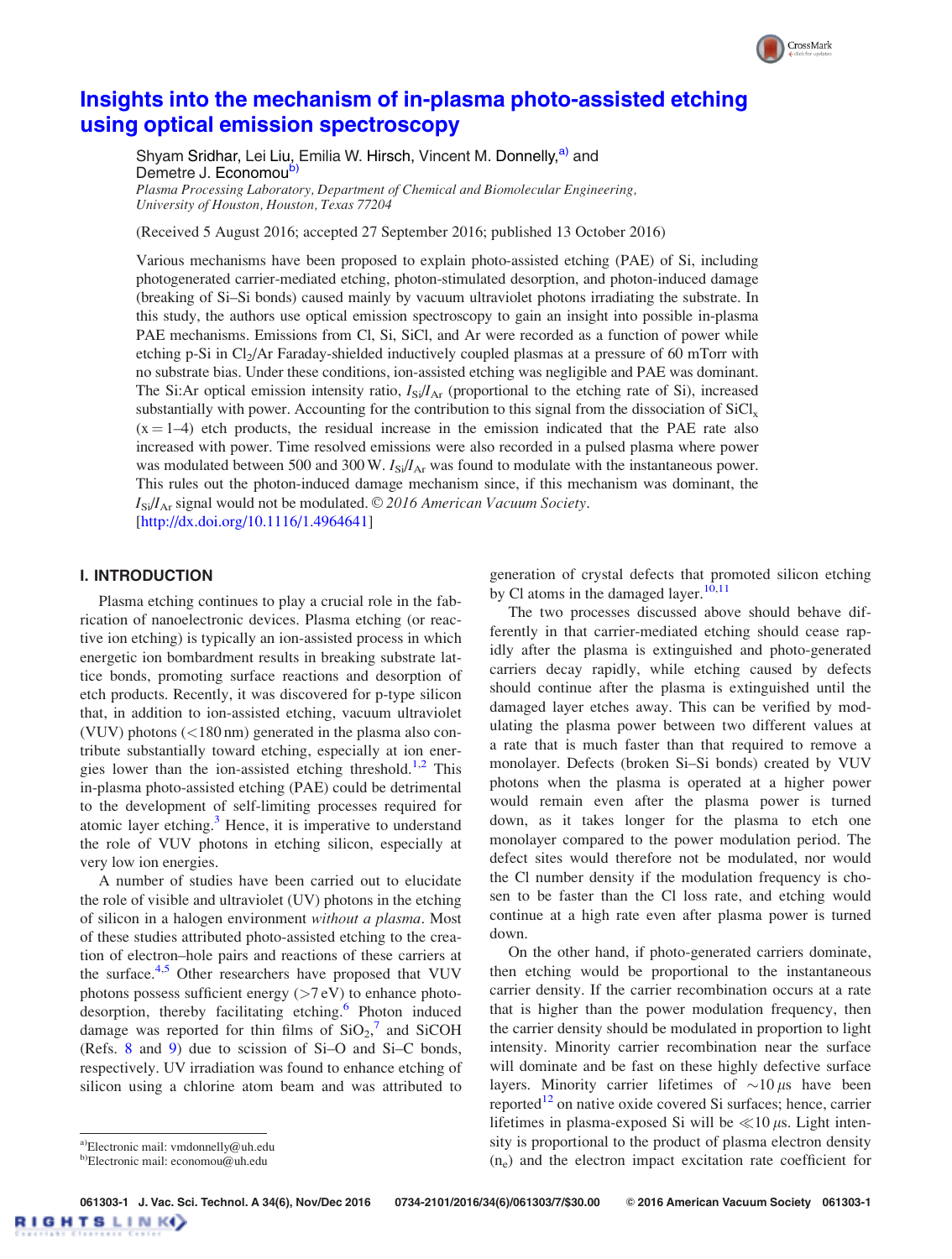producing emission, which is a function of electron temperature  $(T_e)$ .  $T_e$  should be nearly independent of power and  $n_e$ will be proportional to power. Therefore, a carrier-mediated PAE etching rate should be proportional to power over much of the modulation period. A concerted, photo-stimulated desorption process will behave in a similar manner.

In this work, we use optical emission spectroscopy (OES), in an effort to gain insight into the mechanism of inplasma photo-assisted etching of Si. The light intensity of key emitting radicals was monitored in both continuous wave (cw) and pulsed plasmas.

## II. EXPERIMENT

The apparatus consisted of a Faraday-shielded inductively coupled plasma (ICP) powered by a 3 turn copper coil, as described previously.<sup>[1](#page-5-0)</sup> Radio frequency (RF) power (13.56 MHz) was delivered to the plasma by a RF amplifier (ENI A500) that was driven by a function generator (HP 3325A). For some experiments, the plasma was modulated between 500 and 300 W power at 1 kHz with 50% duty cycle. A  $Cl<sub>2</sub>/Ar$  gas mixture was fed through the electrically grounded top flange. The fraction of chlorine in the gas mixture was varied between 10% and 71% by changing Ar flow rate for a fixed  $Cl_2$  flow of 25 sccm. A needle valve was employed to introduce a trace amount of  $SiCl<sub>4</sub>$  for some experiments. The pressure downstream from the ICP source was measured using a capacitance manometer (MKS 629). Pressure above the sample (corrected for the pressure drop between the ICP source and the point at which the measurement was made) was maintained at 60 mTorr using a throttle valve. At this pressure, with no bias applied to the substrate, it is expected that very few ions will have energies above the ion-assisted etching threshold of silicon  $(\sim]16 \text{ eV}$ ).<sup>[2](#page-5-0)</sup>

The sample to be etched [p-Si (100), resistivity =  $5-50 \Omega/cm$ ] was cleaved into small pieces (approximately  $1.5 \text{ cm}^2$ ), cleaned with acetone and methanol to remove carbon contaminants, followed by dipping in 48% hydrofluoric acid solution to strip the native oxide, and blown dry with nitrogen. The cleaned sample was fixed to a 1 in. diameter stainless steel sample holder using carbon tape to ensure good electrical contact. The sample holder was mounted on a water cooled rod that served to maintain the sample at a fixed temperature, and transferred into the plasma, where it was held against a grounded stage.

OES was used to monitor the light intensity of key emitting species Si (288.1 nm), Ar (750.4 nm), Cl (724 nm), SiCl  $(280.3 \text{ nm})$ , and Cl<sub>2</sub> (band centered at 305 nm). A periscope, comprised of two right angle prisms  $(1 \times 1 \text{ cm})$  along the perpendicular faces), was employed to collect light integrated over a region  $\sim$ 1 cm above the Si surface. The light was imaged with lenses (magnification slightly smaller than 1:1) onto a 1 cm long, vertically oriented entrance slit of a monochromator. The scanning monochromator had a 1200 grooves/mm diffraction grating which, combined with entrance and exit slit widths of  $100 \mu m$ , produced a resolution of  $2 \text{ Å}$  full width at half maximum (FWHM). The dispersed light was detected by a GaAs photomultiplier tube (RCA C31034). For time resolved emission measurements, current from the photomultiplier tube was measured as the voltage drop across a  $R = 3k\Omega$  resistor using an oscilloscope, and further damped by the capacitance, C of the input. The detector response time determined from the RC time constant was  $\sim 0.3 \mu s$ , very small compared to the time of flight ( $\sim$ 10  $\mu$ s) of etching products across the 1 cm region over which light was collected. For low intensity emissions (e.g., Si), the slits of the monochromator were set to  $500 \mu m$ , yielding a resolution of 10 A FWHM.

## III. RESULTS

#### A. Silicon etching in  $Cl<sub>2</sub>/Ar$  plasmas with cw power

As mentioned above, the contribution of ion-assisted etching was negligible in the Faraday-shielded ICP at a pressure of 60 mTorr, and no substrate bias. In addition, Cl atoms do not etch p-type Si spontaneously at room temperature.<sup>13</sup> Hence, photo-assisted etching was the prevailing mode of etching.<sup>1,[2](#page-5-0)</sup> An emission spectrum recorded while etching at a power of 350 W is shown in Fig. 1. SiCl and Si peaks are observed due to etching of the Si substrate, as found previ-ously.<sup>[1,2](#page-5-0)</sup> (It should be pointed out that if the bare Si substrate is replaced with a  $SiO<sub>2</sub>$ -coated Si sample, and the plasma is ignited with no intervening "conditioning" of the chamber walls, Si and SiCl emissions are not detected, indicating that very little of these emissions detected with a Si substrate on the stage are due to etching of Si-containing layers that could be present on the chamber walls.) The broad emission band corresponding to  $\text{SiCl}_2$  (band centered  $\sim$ 323.5 nm) is not observed, and emission corresponding to  $SiCl<sub>3</sub>$  (band centered at  $\sim$ 385.5 nm) is not clearly distinguished from other broad emitters in this region  $(Cl_2$  and  $Cl_2^+$ ).  $Cl_2$  emission bands near 255 and 305 nm can also be seen clearly. Several lines expected for Ar are observed between  $\sim$ 700 and 900 nm, where the vast majority of emission is from Cl.

Optical emissions from Si, SiCl, Cl, and Ar were recorded as a function of power and gas composition. Not surprisingly, the Ar emission intensity increases with power and %Ar in the feed gas (Fig. [2\)](#page-2-0). The super-linear increase in



FIG. 1. Optical emission spectrum (200–900 nm) recorded while etching Si in a  $50\%$ Cl<sub>2</sub>/50%Ar ICP with 300 W of power.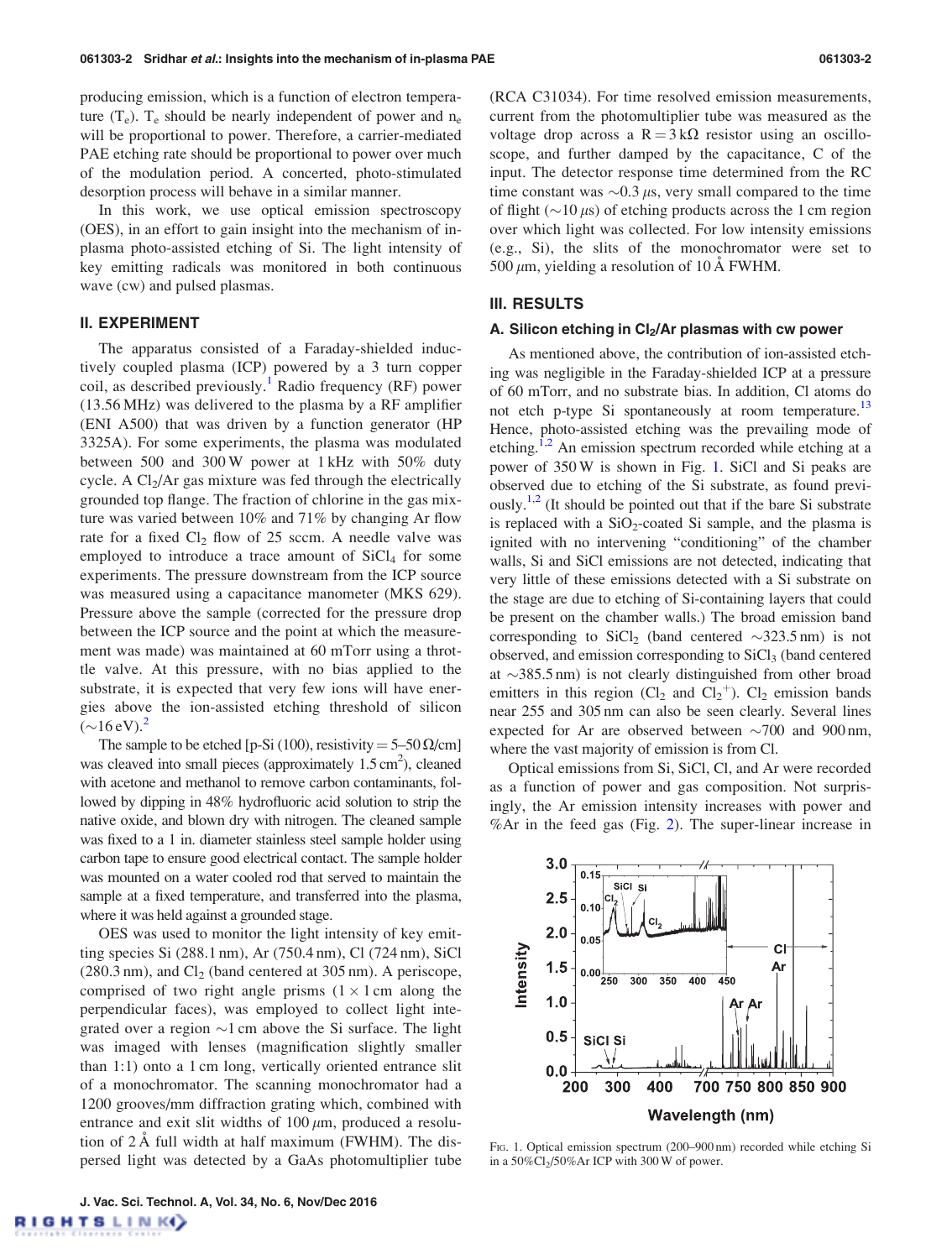<span id="page-2-0"></span>



FIG. 2. (Color online) Ar (750.4 nm) intensity as a function of power for different gas compositions.

intensity with increasing %Ar is attributed mainly to the  $increasing$  electron-to- $Cl^-$  number density ratio between 29% and 90% Ar. The Ar 750.4 nm emission is produced when the  $4p'[1/2]$  level at 13.48 eV decays to the  $4s'[1/2]$ <sup>o</sup> level at 11.83 eV. This in turn decays to the ground state by emitting the most intense of the VUV Ar emissions at 104.8 nm. It therefore follows that the relative intensity of the Ar VUV emission is expected to depend on power in a manner similar to that for the 750.4 nm emission shown in Fig. 2.

Cl/Ar emission intensity ratios  $(I_C/I_{Ar})$  are presented in Fig. 3. Since the  $Cl_2$  feed gas is probably substantially dissociated, and the electron temperature is rather low at 60 mTorr, the higher-energy process of dissociative excitation of  $Cl_2$  to produce Cl emission<sup>[14](#page-6-0)</sup> is expected to be negligible. Hence,  $I_{\text{Cl}}/I_{\text{Ar}}$  is expected to be proportional to Cl number density. At a given power,  $I_{\text{Cl}}/I_{\text{Ar}}$  scales nearly with the  $\text{Cl}_2$ to Ar feed gas ratio. At higher  $\%Cl_2$ ,  $I_{Cl}/I_{Ar}$  increases sublinearly with power, as might be expected. For chlorine addition  $\langle 50\%,$  however,  $I_{\text{Cl}}/I_{\text{Ar}}$  is independent of power, suggesting that  $Cl_2$  is mostly dissociated into Cl, as reported in Refs. [14](#page-6-0) and [15.](#page-6-0)



FIG. 3. (Color online)  $I_{Cl}/I_{Ar}$  as a function of power for different gas compositions.

FIG. 4. (Color online)  $I_{Si}/I_{Ar}$  as a function of power for different gas compositions. Open inverted triangles denote  $I_{\text{Si}}/I_{\text{Ar}}$  when a trace amount of SiCl<sub>4</sub> gas was added to the gas mixture with no Si substrate present.

Emission intensity ratios for Si/Ar  $(I<sub>Si</sub>/I<sub>Ar</sub>)$  and SiCl/Ar  $(I<sub>SiCl</sub>/I<sub>Ar</sub>)$  are presented in Figs. 4 and 5, respectively. Si and SiCl emission intensities are expected to arise, at least in part, from electron impact excitation of these species, and to therefore scale, at least qualitatively, with their relative number densities in the plasma. These emissions can also come from electron-impact dissociative excitation of more highly chlorinated species such as SiCl<sub>2</sub>. Previously, it was shown that Si emission intensity was directly proportional to etching rate, which was varied by changing substrate bias power at constant ICP power, pressure, and feed gas composi-tion.<sup>[1,2](#page-5-0)</sup> In the present study,  $I_{\text{Si}}/I_{\text{Ar}}$  increases with power, especially at higher Cl<sub>2</sub> percentages. Since the VUV photon flux to the substrate increases with power between 300 and 500 W (assumed proportional to the 750.4 nm Ar line intensity), the increase in  $I_{\text{Si}}/I_{\text{Ar}}$  likely reflects an increasing photo-assisted Si etching rate.

To determine how much of the rise in  $I_{\rm Si}/I_{\rm Ar}$  with increasing power is due to the increasing dissociation of  $SiCl<sub>x</sub>$  $(x = 1-4)$  etching products (eventually producing Si), a trace



FIG. 5. (Color online)  $I_{\text{SiCl}}/I_{\text{Ar}}$  as a function of power for different gas compositions. Open inverted triangles denote  $I_{\text{SiCl}}/I_{\text{Ar}}$  when a trace amount of SiCl4 gas was added to the gas mixture with no Si substrate present.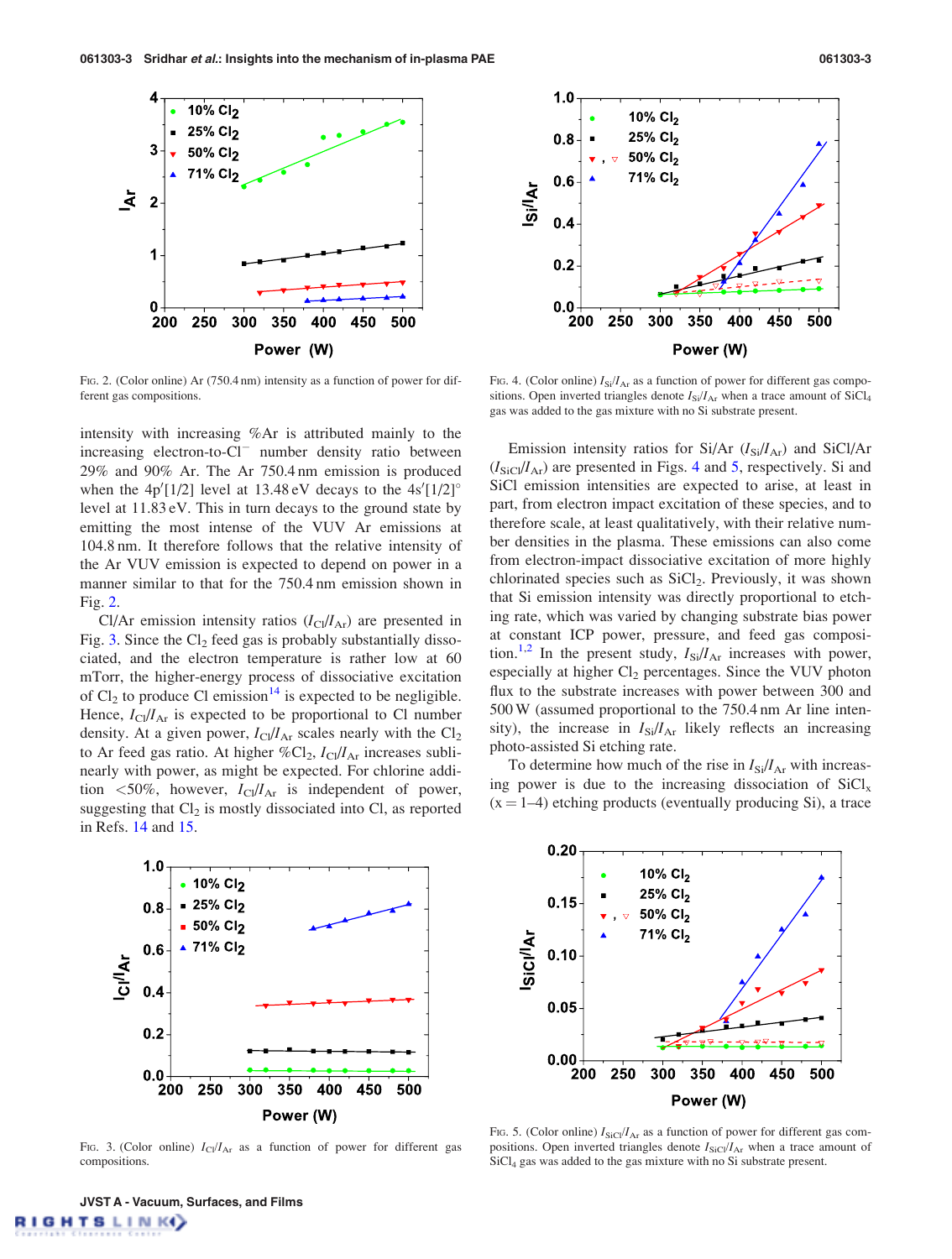<span id="page-3-0"></span>amount of SiCl<sub>4</sub> gas was introduced in a  $50\%$ Cl<sub>2</sub>/50%Ar gas mixture, with no Si substrate present, to simulate the dissociation of  $SiCl<sub>x</sub>$  etching products. At 320 W, a flow of 0.3 sccm SiCl<sub>4</sub> was found to produce a  $I_{\rm Si}/I_{\rm Ar}$  value equal to that observed during Si etching in a  $320 W 50\%Cl<sub>2</sub>/50\%Ar$ plasma. As power was then increased from 320 to 500 W,  $I_{\rm Si}/I_{\rm Ar}$  increased  $\sim$ 2-fold (red open inverted triangles in Fig. [4](#page-2-0)). During Si etching (with no added  $SiCl<sub>4</sub>$ ), however,  $I_{\rm Si}/I_{\rm Ar}$  increased  ${\sim}6.5$ -fold between 320 and 500 W (red solid inverted triangles in Fig. [4\)](#page-2-0). If half of this increase is due to fragmentation of etching products, then a remaining factor of  $\sim$ 3.2 is attributed to an increase in etching rate. This is somewhat in excess of the  $\sim$ 1.9-fold increase in the product of VUV (using the 750.4 nm Ar line as a surrogate) and Cl fluxes determined from Figs. [2](#page-2-0) and [3](#page-2-0), respectively (the product is simply given by the Cl emission intensity). Given the large mismatch in energies of the levels involved in Ar and Si emission  $[13.5 \text{ (Ref. 16)}$  $[13.5 \text{ (Ref. 16)}$  $[13.5 \text{ (Ref. 16)}$  and  $5 \text{ eV}$ ,  $(Ref. 17)$  $(Ref. 17)$  $(Ref. 17)$ , respectively], the remaining unexplained factor of  $\sim$  1.8 increase of  $I_{\rm Si}/I_{\rm Ar}$  with power is perhaps not surprising.

The dependence of  $I_{\text{Si}}/I_{\text{Ar}}$  on power is much stronger with increasing  $Cl<sub>2</sub>$  percentage. This trend can be qualitatively explained as a transition from chlorine-starved conditions at  $10\%$  Cl<sub>2</sub> addition, where etching is limited by the flux of Cl and  $Cl<sub>2</sub>$ , and is nearly independent of VUV flux, to chlorinesaturated conditions at  $71\%$  Cl<sub>2</sub> addition, where etching is limited by photon flux and depends less on chlorine flux. Additional complications in relating  $I_{\text{Si}}/I_{\text{Ar}}$  to etching rate at higher  $Cl<sub>2</sub>$  percentages, due to changes in the electron energy distribution and the mismatch in threshold energies to excite the Ar and Si emitting levels (see above), precludes quantitative interpretations. The trends in  $I_{\text{SiCl}}/I_{\text{Ar}}$  as a function of power and gas composition are very similar to those in  $I_{\text{Si}}/$  $I_{\text{Ar}}$  versus power and gas composition (Fig. [5](#page-2-0)). This implies that  $I_{\text{SiCl}}/I_{\text{Ar}}$  is also proportional to the Si etching rate.

## B. Silicon etching in  $Cl<sub>2</sub>/Ar$  plasmas with pulsed power

The results presented above would be consistent with either the lattice damage or carrier mediated processes discussed earlier. To distinguish between these two mechanisms, Si was etched as power to the ICP coil was switched between 500 and 300 W at a frequency of 1 kHz and 50% duty cycle. The etching rate at 400 W was reported to be  $330 \text{ nm/min}$  at 60 mTorr in a previous publication.<sup>[2](#page-5-0)</sup> During the 500  $\mu$ s period at 500 W, approximately 0.00275 nm of Si is removed, which is about 1% of a monolayer. The density of any defects created by the VUV photons would not be altered during this period. In addition, the chlorine coverage on the surface is not expected to change significantly because the Cl flux (proportional to the Cl number density) is nearly the same at 500 and 300 W (see optical emission actinometry measurements below). Therefore, photo-assisted etching due to a photon-induced damage mechanism would not be modulated. Conversely, for a carrier-mediated etching mechanism, the etching rate would be modulated in proportion to the VUV flux, and therefore plasma power, since the carrier lifetime is  $\ll$  500  $\mu$ s (Ref. [12\)](#page-6-0), i.e., much less than the

J. Vac. Sci. Technol. A, Vol. 34, No. 6, Nov/Dec 2016**IGHTSLINKO** 



FIG. 6. (Color online) Time resolved optical emission of Ar, Cl, Si, SiCl, and  $Cl_2$  recorded while etching Si in a 50% $Cl_2/50%$ Ar pulsed plasma. Plasma power was modulated between 500 and 300 W at a frequency of 1 kHz and 50% duty cycle. Emission intensity of Si and SiCl are multiplied by a factor of 2 for clarity.

period of plasma modulation. Other mechanisms such as photo-stimulated desorption of products would also exhibit a modulated signal.

Time resolved emission intensities of Ar, Si, SiCl, Cl, and  $Cl<sub>2</sub>$  were recorded during Si etching (Fig. 6). As the plasma power is modulated from 500 to 300 W, emissions are also found to modulate. At 500 W, Ar emission intensity rises quickly and reaches a quasisteady state level which is about twice that at 300 W. This modulation in intensity is comparable to the factor of 1.66 (500/300) modulation in the plasma power and is attributed to the change in electron density with plasma power. Similar behavior is observed for the Cl emission. Si and SiCl emissions rise and fall at slower rates, relative to Ar and Cl emissions. This is ascribed to the slower modulation in the population of low energy electrons capable of exciting Si and SiCl emissions.

Time-resolved emission intensities for Cl, Si, and SiCl, normalized to Ar emission, are presented in Fig. 7.  $I_{\text{Cl}}/I_{\text{Ar}}$ exhibits small spikes when power first drops to 300 W, but



FIG. 7. (Color online) Time resolved normalized emission intensities recorded during Si etching in a 50%Cl<sub>2</sub>/50%Ar plasma where power was modulated between 500 and 300 W, at a frequency of 1 kHz and 50% duty cycle.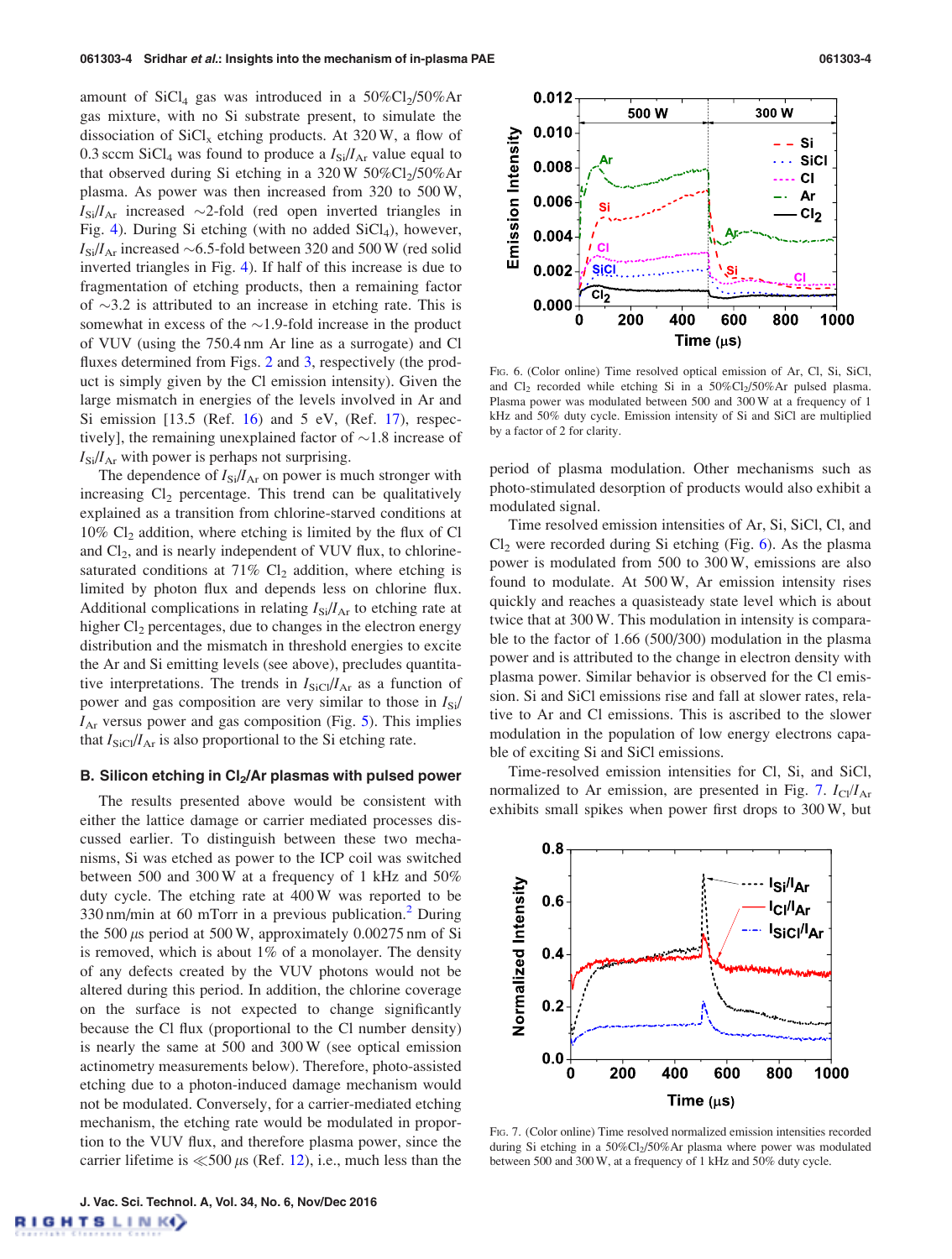<span id="page-4-0"></span>then settles to values that are nearly equal to  $(\sim 85\%$  of) that at 500 W. Conversely, when power drops from 500 to 300 W,  $I_{\text{Si}}/I_{\text{Ar}}$  spikes but finally settles to a quasisteady value that is about 25% of that at 500 W.  $I_{\text{SiCl}}/I_{\text{Ar}}$  exhibits similar but less pronounced trends, settling to a value at the end of the 300 W period that is about 60% that at 500 W. The more pronounced spikes in  $I_{\text{Cl}}/I_{\text{Ar}}$  and  $I_{\text{SiCl}}/I_{\text{Ar}}$  accompanying power switching are due to the lower-energy emitting levels of Si and SiCl being less sensitive to rapid transients in T<sub>e</sub>, compared with Ar. The modulation in  $I_{\rm Si}/I_{\rm Ar}$  and  $I_{\rm SiCl}/I_{\rm Ar}$  $I_{\text{Ar}}$  suggests that the Si etching rate is also modulated.

The time response of the normalized emission intensities may be understood by considering the localized and global Si production and loss mechanisms. For an etching rate of  $330 \text{ nm/min}$  (measured under similar conditions<sup>[2](#page-5-0)</sup>), the flux of Si-containing products is  $F_{\text{SiCl}_x} = 2.78 \times 10^{16} \text{ cm}^{-2} \text{ s}^{-1}$ . For the  $1.5 \text{ cm}^2$  sample, this corresponds to a flow rate of 0.092 sccm. For the  $Cl_2$  and Ar feed gas flow rates of 25 and 25 sccm  $(50\%Cl<sub>2</sub>/50\%Ar)$ , the total flow rate through the reactor is between 50 (if no  $Cl<sub>2</sub>$  dissociation) and 75 sccm (for complete dissociation in Cl atoms). Taking the average of the two, the mole fraction of Si etching products released into the reactor is  $0.092/67 = 1.37 \times 10^{-3}$ . An upper limit to the partial pressure in the reactor (if no Si products deposit on the walls) is then 0.08 mTorr at the total pressure of 60 mTorr. If the gas temperature is 600 K (typical for these conditions), then this corresponds to a number density,  $C_{av}$ , of about  $1.4 \times 10^{12}$  cm<sup>-3</sup> for the background etching product gas in the chamber.

The number density above the sample will be enriched in primary products of Si etching. The mean free path at 60 mTorr is  $\sim$ 0.1 cm, thus at a distance of  $l = 1$  cm from the surface, desorbing products will be escaping by ordinary diffusion. At 600 K and 60 mTorr, the binary diffusion coefficient  $D_{bin}$  for SiCl<sub>3</sub>, SiCl<sub>2</sub>, SiCl, and Si in Ar was estimated to be 3570, 4080, 5230, and  $4480 \text{ cm}^2\text{/s}$ , respectively, from  $Chapman–Enskog$  theory, using Lennard-Jones parameters.<sup>[20](#page-6-0)</sup>

The reactor geometry was approximated in 1D as a Si surface a distance  $H$  from a plane at which diffusing species evolving from the surface (i.e., etching products,  $\text{SiCl}_x$ ) are removed from the gas through pumping or are depositing on the walls. Then, the concentration of species at a distance  $l$  from the surface,  $C_l$ , relative to the average concentration,  $C_{av}$ , in the reactor (defined above) is given by

$$
C_l/C_{av} = 1 + \frac{F_{\text{SiCl}_x}}{C_{av}D_{bin}} \left(\frac{H}{2} - l\right),\tag{1}
$$

where a linear concentration profile was assumed. Equating  $H$  with the discharge tube radius of 4.3 cm, and assuming a uniform temperature of 600 K yields a value of  $C_l/C_{av} = 6.1$ at a distance of  $l = 1$  cm from the substrate surface. Therefore, the large majority of the signal is coming from the primary products diffusing through the near-surface region imaged by the spectrometer optics. The time it takes for products to reach the 1 cm distance from the Si surface is  $\sim l^2/D \approx 225 \,\mu s$ , or about the time it takes for  $I_{Si}/I_{Ar}$  and  $I_{SiCl}/I_{Ar}$ 

 $I_{\text{Ar}}$  in Fig. [7](#page-3-0) to reach quasisteady state, after power changes from 500 to 300 W. The conclusion that emission from Si and SiCl is enriched near the surface is also supported by the fact that only 0.092 sccm of the equivalent product flow rate from etching in a  $50\%$ Cl<sub>2</sub>/50%Ar plasma at 320 W produces the same  $I_{\text{SiCl}}/I_{\text{Ar}}$  and  $I_{\text{Si}}/I_{\text{Ar}}$  values as that obtained from the addition of 0.3 sccm of SiCl<sub>4</sub> background gas, as discussed above. The ratio of  $0.3/0.092 = 3.3$  is comparable to the factor of 6.1 found above.

It appears that  $C_{av}$  is also modulated, as verified by experiments and simple estimates based on the Si loss processes. Emission signals shown in Fig. 8 were recorded through a window on the boundary electrode that is about 10 cm away from the sample stage.  $I_{\text{Si}}/I_{\text{Ar}}$  was recorded while etching silicon in the power-modulated plasma. The signal modulated by a factor of 1.67 ( $\approx$ power ratio = 500/300) which is similar to the modulation of the signal recorded with a trace amount of SiCl4, where the Si emission is solely due to the dissociation of  $SiCl<sub>4</sub>$  (also shown in Fig. 8). This modulation in Si emission intensity is less compared to the modulation in  $C_l$ observed in the vicinity  $(l = 1 \text{ cm})$  of the substrate (Fig. [7](#page-3-0)).

Away from the Si surface, the loss of Si etch products in the plasma is due to pumping, as well as reactions on the walls, and in the gas-phase. At 60 mTorr and 50 sccm, the gas residence time within the combined  $\sim$ 101 volume of the plasma chamber and tubing above the pump is  $\sim$ 1 s. If we just take the  $\sim$ 11 discharge tube volume, then the gas residence time is 0.1 s. Both are much longer than the 1 ms modulation period. For a cylindrical chamber of radius  $R$  and height h, the loss to the walls by diffusion and reaction is given by $2<sup>1</sup>$ 

$$
\frac{1}{k_d} = \frac{\Lambda^2}{D_{bin}} + \frac{V}{A} \frac{2(2-\gamma)}{\gamma v_{th}} , \qquad (2)
$$

where  $V/A$  (= Rh/2[R + h]) is the volume to surface area ratio of the chamber,  $\Lambda$  is an effective length  $(1/\Lambda^2 = [\pi/h]^2$ + [2.405/R]<sup>2</sup>),<sup>[18](#page-6-0)</sup> and  $\gamma$  is the probability that the species



FIG. 8. Time resolved  $I_{\text{Si}}/I_{\text{Ar}}$  in a 50%Cl<sub>2</sub>/50%Ar plasma where power is modulated between 500 and 300 W, recorded through a window on the top flange. The modulation of the signal in the background gas (thicker line) is due to the dissociation of the etch products alone (no Si sample present) by adding 0.1 sccm of SiCl4.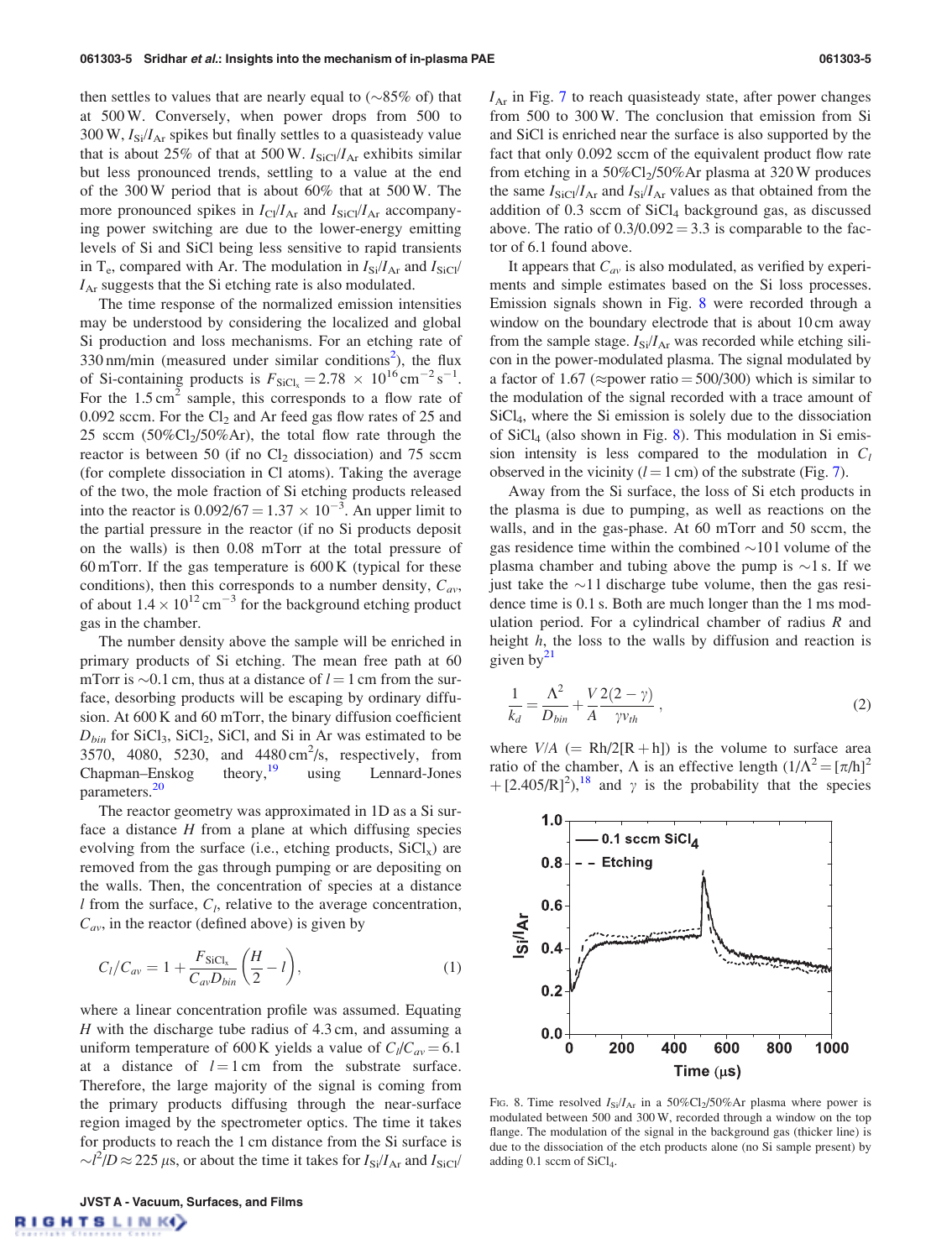<span id="page-5-0"></span>(etch product) sticks to the wall. Si and SiCl have wall sticking probabilities greater than those for the higher chloride etching products.<sup>[22,23](#page-6-0)</sup> Assuming that they are lost at the walls (and probably converted to higher chlorides that subsequently desorb) with a high 50% probability (i.e.,  $\gamma = 0.5$ ), and further assuming the volume is defined by just the discharge tube and not the downstream chamber ( $R = 4.3$  cm, h = 17.8 cm, and V = 1 L), then  $1/k_d$  is estimated to be  $\sim$ 1 ms, or about equal to the modulation period.

A far more important loss process, at least for Si, is the gas phase reaction with  $Cl<sub>2</sub>$ 

$$
Si + Cl_2 \rightarrow SiCl + Cl. \tag{3}
$$

With a reported rate coefficient of 3.3  $\times$  10<sup>-10</sup> cm<sup>3</sup> s<sup>-1</sup>,<sup>[24](#page-6-0)</sup> this is the dominant loss process. Even if  $Cl_2$  were 90% dissociated, this reaction would occur in  $\sim$ 100  $\mu$ s, i.e., much faster than the modulation period and the time for loss at the walls. A similar process for SiCl, forming  $\text{SiCl}_2$ , could also be the rate-limiting reaction.

The lifetime for the loss of Cl atoms to the walls by diffusion and recombination was estimated from Eq. [\(2\)](#page-4-0) to be 6.4 ms for a recombination coefficient of  $\gamma = 0.04$  (Ref. [25\)](#page-6-0) on plasma-conditioned stainless steel. A lower average recombination probability is expected in the present case because of the more inert alumina tube surface, favoring a still longer lifetime for Cl, and thus much longer than the 1 ms modulation period. Therefore, the Cl atom density (proportional to the  $I_{Cl}/I_{Ar}$  intensity ratio) recorded in the pulsed plasma is hardly modulated (Fig. [7](#page-3-0)).

Assuming that the Si and SiCl emission signals are mostly coming from species that have not reached the walls and become part of the background gas, we can finally determine how the instantaneous etching rate scales with instantaneous power. As given above (Fig. [7](#page-3-0)),  $I_{\text{Si}}/I_{\text{Ar}}$  is 3.8 times higher at 500 W than at 300 W. To remove the portion of this increase that is due to increased fragmentation of  $\text{SiCl}_x$  products at higher power, we note that  $I_{\text{Si}}/I_{\text{Ar}}$  produced by adding a trace of  $SiCl<sub>4</sub>$  to the  $Cl<sub>2</sub>/Ar$  feed gas with no Si substrate present is 2.2 times higher at 500 W, compared with 300 W (derived from a linear least squares fit to the open red inverted triangles in Fig. [4\)](#page-2-0). Thus the corrected increase in  $I_{\text{Si}}/I_{\text{Ar}}$ , which is expected to reflect the relative change in instantaneous etching rate, is  $3.8/2.2 = 1.7$ , which is comparable to the ratio of powers (1.67), as well as the ratio of Ar emission at 750.4 nm (2.0 from Fig. [6](#page-3-0)) that is assumed to be proportional to the VUV flux. Similarly for  $I_{\text{SiCl}}/I_{\text{Ar}}$ , the corrected rise is 1.7 between 300 and 500 W (using the data in Figs. [5](#page-2-0) and [7\)](#page-3-0). Therefore, it appears that the instantaneous etching rate is proportional to the instantaneous VUV flux.

Lastly, it has to be mentioned that the ratio of  $I_{\rm Si}/I_{\rm Ar}$ (Fig. [4\)](#page-2-0) in a cw plasma at 500 W to that at 300 W (0.491/  $0.076 \approx 6.5$ , is higher than the ratio of the quasisteady state values of  $I_{\text{Si}}/I_{\text{Ar}}$  (Fig. [7](#page-3-0)) in a pulsed plasma operating between 500 and 300 W ( $\approx$ 3.4). This implies that, under the conditions used, the modulation period of the pulsed plasma is not long enough to reach the plateau that would be obtained in a cw plasma, under otherwise the same operating conditions. This disparity could be due to a long time scale process (for example, changing wall conditions).

### IV. SUMMARY

OES was used to study in-plasma photo-assisted etching (PAE) of p-Si in Cl<sub>2</sub>-Ar plasmas at 60 mTorr, without substrate bias. The light intensity from key species (Si, Ar, Cl, and SiCl) was monitored in both cw and pulsed plasmas. The emission intensity ratio,  $I_{\rm Si}/I_{\rm Ar}$ , was found to increase super-linearly with plasma power during silicon etching in cw plasmas. To account for the contribution to this signal from the dissociation of silicon etch products, a trace amount of  $SiCl<sub>4</sub>$  gas was introduced into the plasma (without a Si substrate present) to simulate the emission of etching products. With added SiCl<sub>4</sub>, it was found that the ratio  $I_{\rm Si}/I_{\rm Ar}$ increased roughly by a factor of two, which was smaller compared to the six fold increase observed while etching silicon (no added  $SiCl<sub>4</sub>$ ). This super-linear increase in the signal may be attributed to the addition of silicon etch products into the plasma due to PAE that increases with power. The increase in PAE with power is due to the corresponding increase in the VUV photon flux to the substrate.

Time resolved emission was also recorded during Si etching in a pulsed plasma where the power was modulated between 500 and 300 W. The time evolution of the signal  $(I_{\rm Si}/I_{\rm Ar})$  over the pulse period was explained based on the rate of production and loss of the silicon etch products. It was found that the region in the immediate vicinity of the sample, where the emission signals were recorded, was enriched with the etching products in comparison to the reactor bulk. The contribution to the signal due to back diffusion of the etching products was minimal, and modulation of the signal was mainly due to the modulation of the PAE rate with power. The observation of a substantially modulated  $I_{\text{Si}}/I_{\text{Ar}}$  signal rules out a damage-induced mechanism of inplasma PAE since, if this mechanism was dominant,  $I_{\rm Si}/I_{\rm Ar}$ would not be modulated.

## ACKNOWLEDGMENTS

This work was supported by the National Science Foundation Grant No. PHY-1500518 and the Department of Energy, Office of Fusion Energy Science, Contract No. DE-SC0001319.

<sup>1</sup>H. Shin, W. Zhu, V. M. Donnelly, and D. J. Economou, [J. Vac. Sci.](http://dx.doi.org/10.1116/1.3681285) [Technol., A](http://dx.doi.org/10.1116/1.3681285) <sup>30</sup>, 021306 (2012). <sup>2</sup>

W. Zhu, S. Sridhar, L. Liu, E. Hernandez, V. M. Donnelly, and D. J. Economou, [J. Appl. Phys.](http://dx.doi.org/10.1063/1.4878895) <sup>115</sup>, 203303 (2014). <sup>3</sup>

- <sup>3</sup>S. D. Athavale and D. J. Economou, [J. Vac. Sci. Technol., B](http://dx.doi.org/10.1116/1.588651) 14, 3702 (1996).
- <sup>4</sup>H. Okano, Y. Horiike, and M. Sekine, [Jpn. J. Appl. Phys., Part 1](http://dx.doi.org/10.1143/JJAP.24.68) 24, 68 (1985).
- ${}^{5}$ F. A. Houle, [Phys. Rev. B](http://dx.doi.org/10.1103/PhysRevB.39.10120) 39, 10120 (1989).<br> ${}^{6}$ W. Sesselmann, E. Hudeczek, and E. Bachr

- 7, 1284 (1989).<br><sup>7</sup>T. Yunogami, T. Mizutani, K. Suzuki, and S. Nishimatsu, [Jpn. J. Appl.](http://dx.doi.org/10.1143/JJAP.28.2172) [Phys., Part 1](http://dx.doi.org/10.1143/JJAP.28.2172) 28, 2172 (1989).
- ${}^{8}$ J. Lee and D. B. Graves, [J. Phys. D: Appl. Phys.](http://dx.doi.org/10.1088/0022-3727/43/42/425201) 43, 425201 (2010).

<sup>&</sup>lt;sup>6</sup>W. Sesselmann, E. Hudeczek, and F. Bachmann, [J. Vac. Sci. Technol., B](http://dx.doi.org/10.1116/1.584474)